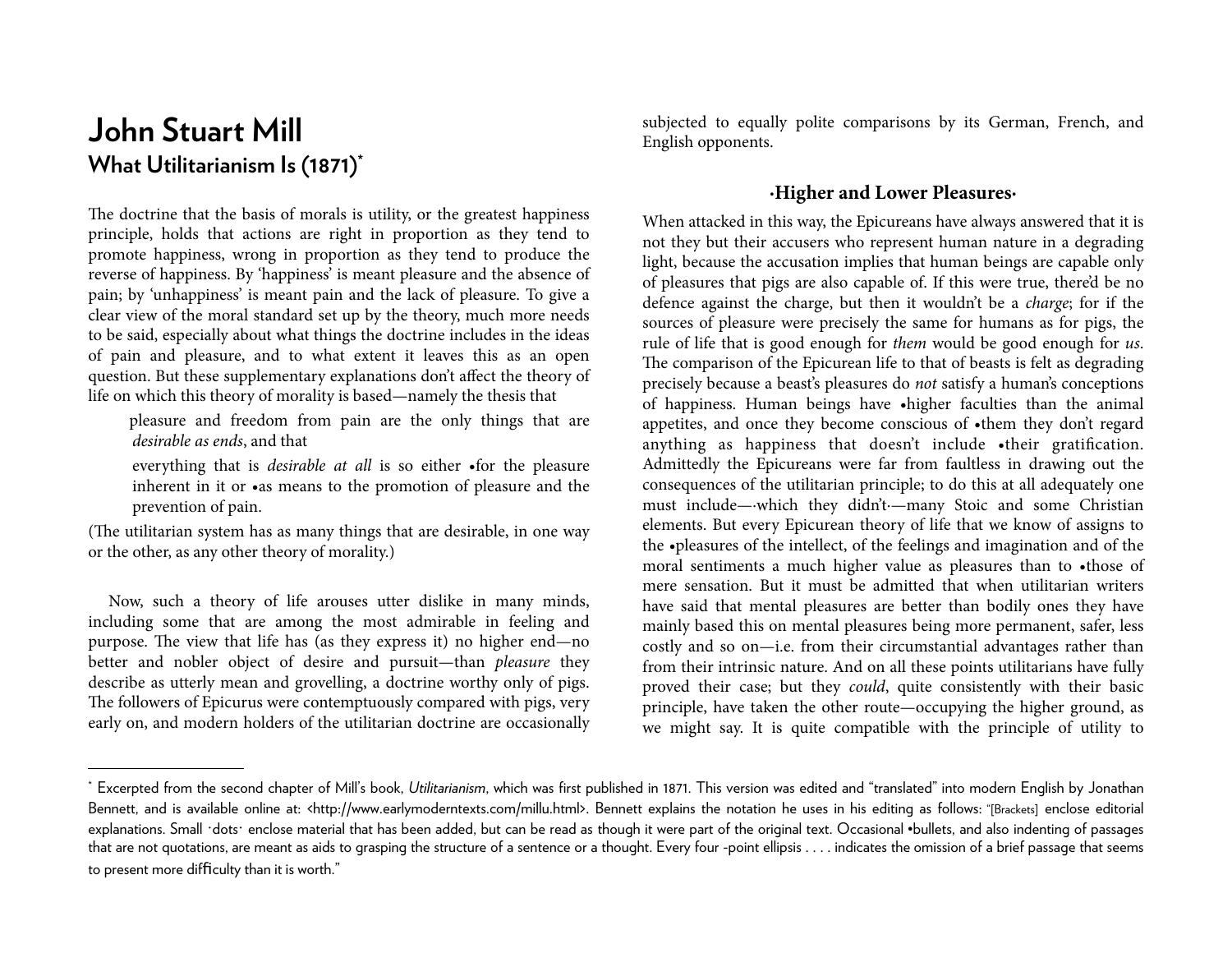recognise that some kinds of pleasure are more desirable and more valuable than others. In estimating ·the value of· anything else, we take into account •quality as well as •quantity; it would be absurd if the value of pleasures were supposed to depend on •quantity alone.

'What do you mean by "difference of quality in pleasures"? What, according to you, makes one pleasure •more valuable than another, merely as a *pleasure*, if not its being •greater in amount?' There is only one possible answer to this.

Pleasure  $P_1$  is more desirable than pleasure  $P_2$  if: all or almost all people who have had experience of both give a decided preference to  $P_1$ , irrespective of any feeling that they ought to prefer it.

If those who are competently acquainted with both these pleasures place  $P_1$  so far above  $P_2$  that •they prefer it even when they know that a greater amount of discontent will come with it, and •wouldn't give it up in exchange for any quantity of P2 that they are capable of having, we are justified in ascribing to P1 a superiority in quality that so greatly outweighs *quantity* as to make *quantity* comparatively negligible.

Now, it is an unquestionable fact that the way of life that employs the higher faculties is strongly preferred ·to the way of life that caters only to the lower ones· by people who are equally acquainted with both and equally capable of appreciating and enjoying both. Few human creatures would agree to be changed into any of the lower animals in return for a promise of the fullest allowance of animal pleasures;

•no intelligent human being would consent to be a fool,

•no educated person would prefer to be an ignoramus,

•no person of feeling and conscience would rather be selfish and base,

even if they were convinced that the fool, the dunce or the rascal is better satisfied with his life than they are with theirs. . . . If they ever think they *would*, it is only in cases of unhappiness so extreme that to escape from it they would exchange their situation for almost any other, however undesirable they may think the other to be. Someone with higher faculties •requires more to make him happy, •is probably capable of more acute suffering, and •is certainly vulnerable to suffering at more points, than someone of an inferior type; but in spite of these drawbacks he can't ever really wish to sink into what he feels to be a lower grade of existence.Explain this unwillingness how you please! We may attribute it to

•*pride*, a name that is given indiscriminately to some of the most and to some of the *least* admirable feelings of which human beings are capable;

•the *love of liberty and personal independence* (for the Stoics, that was one of the most effective means for getting people to value the higher pleasures); or

•the *love of power*, or the *love of excitement*, both of which really do play a part in it.

But the most appropriate label is a *sense of dignity*. All human beings have this sense in one form or another, and how strongly a person has it is roughly proportional to how well endowed he is with the higher faculties. In those who have a strong sense of dignity, their dignity is so essential to their happiness that they couldn't want, for more than a moment, anything that conflicts with it.

Anyone who thinks that this preference takes place at a sacrifice of happiness—anyone who denies that the superior being is, other things being anywhere near equal, happier than the inferior one—is confusing two very different ideas, those of *happiness* and of *contentment*. It is true of course that the being whose capacities of enjoyment are low has the greatest chance of having them fully satisfied ·and thus of being contented·; and a highly endowed being will always feel that any happiness that he can look for, given how the world is, is imperfect. But he can learn to bear its imperfections, if they are at all bearable; and they won't make him envy the person who isn't conscious of the imperfections only because he has no sense of the good that those imperfections are imperfections *of*—·for example, the person who isn't bothered by the poor quality of the conducting because he doesn't enjoy music anyway·. It is better to be a human being dissatisfied than a pig satisfied; better to be Socrates dissatisfied than a fool satisfied. And if the fool or the pig think otherwise, that is because they know only their own side of the question. The other party to the comparison knows both sides.

'But many people who are capable of the higher pleasures do sometimes, under the influence of temptation, give preference to the lower ones.' Yes, but this is quite compatible with their fully appreciating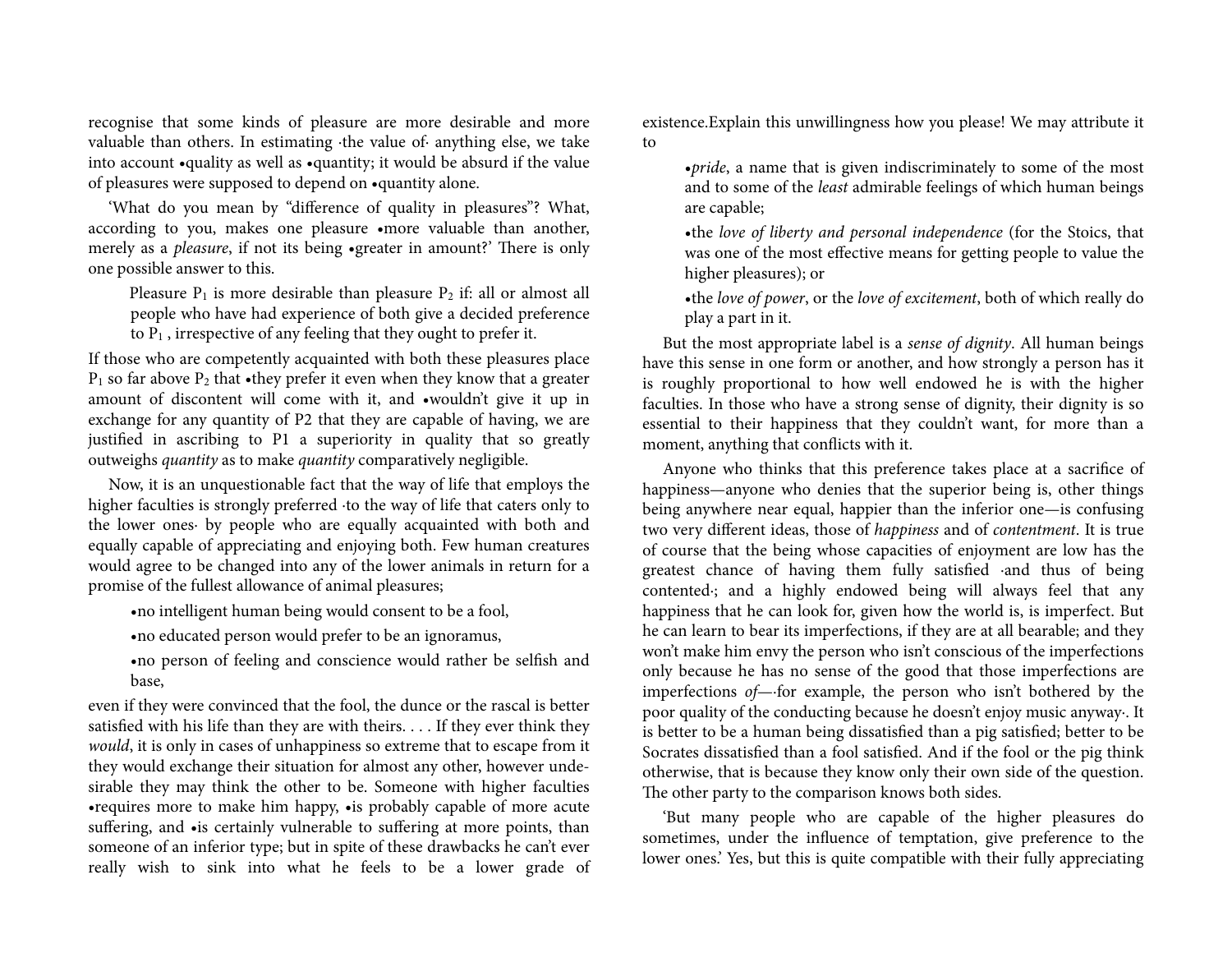the intrinsic superiority of the higher. Men's infirmity of character often leads them to choose the nearer good over the *more valuable* one; and they do this just as much when •it's a choice between two bodily pleasures as when •it is between a bodily pleasure and a mental one. They pursue sensual pleasures at the expense of their health, though they are perfectly aware that health is the greater good, ·doing this because the sensual pleasures are *nearer*·.

'Many people who begin with youthful enthusiasm for everything noble, as they grow old sink into laziness and selfishness.' Yes, this is a very common change; but I don't think that those who undergo it voluntarily choose the lower kinds of pleasures in preference to the higher. I believe that before they devote themselves exclusively to the lower pleasures they have already become incapable of the higher ones. In most people a capacity for the nobler feelings is a very tender plant that is easily killed, not only by hostile influences but by mere lack of nourishment; and in the majority of young persons it quickly dies away if their jobs and their social lives aren't favourable to keeping that higher capacity in use. Men lose their high aspirations as they lose their intellectual tastes, because they don't have time or opportunity for indulging them; and they addict themselves to lower pleasures not because they deliberately prefer them but because they are either •the only pleasures they can get or •the only pleasures they can still enjoy. It may be questioned whether anyone who has remained equally capable of both kinds of pleasure has ever knowingly and calmly preferred the lower kind; though throughout the centuries many people have broken down in an ineffectual attempt to have both at once.

I don't see that there can be any appeal against this verdict of the only competent judges! On a question as to which is the better worth having of two pleasures, or which of two ways of life is the more agreeable to the feelings (apart from its moral attributes and from its consequences), the judgment of those who are qualified by knowledge of both must be admitted as final—or, if they differ among themselves, the judgment of the majority among them. And we can be encouraged to accept this judgment concerning the quality of pleasures by the fact that there is no other tribunal to appeal to even on the question of *quantity*. What means do we have for deciding which is the more acute of two pains, or the more intense of two pleasurable sensations, other than the collective

opinion of those who are familiar with both? ·Moving back now from quantity to quality·: there are different kinds of pain and different kinds of pleasure, and every pain is different from every pleasure. What can decide whether a particular ·kind of· pleasure is worth purchasing at the cost of a particular ·kind of· pain, if not the feelings and judgment of those who are experienced ·in both kinds·? When, therefore, those feelings and judgments declare the pleasures derived from the higher faculties to be preferable in kind, apart from the question of intensity, to those that can be enjoyed by animals that don't have the higher faculties, their opinion on this subject too should be respected.

I have dwelt on this point because you need to under - stand it if you are to have a perfectly sound conception of utility or happiness, considered as the governing rule of human conduct. But you could rationally accept the utilitarian standard without having grasped ·that people who enjoy the higher pleasures are happier than those who don't·. That's because the utilitarian standard is not •the agent's own greatest happiness but •the greatest amount of happiness altogether; and even if it can be doubted whether a noble character is always happier because of its nobleness, there can be no doubt that such a character makes other people happier, and that the world in general gains immensely from its existence. So utilitarianism would achieve its end only through the general cultivation of nobleness of character, even if

each individual got benefit only from the nobleness of others, with his own nobleness serving to reduce his own happiness.

But mere *statement* of this last supposition [the indented one just above] brings out its absurdity so clearly that there is no need for me to argue against it.

## **·Happiness as an Aim·**

According to the greatest happiness principle as I have explained it, the ultimate end . . . . , for the sake of which all other things are desirable (whether we are considering our own good or that of other people) is an existence as free as possible from pain and as rich as possible in enjoyments. This means rich in •quantity and in •quality; the test of •quality, and the rule for measuring it against •quantity, being the preferences of those who are best equipped to make the comparison—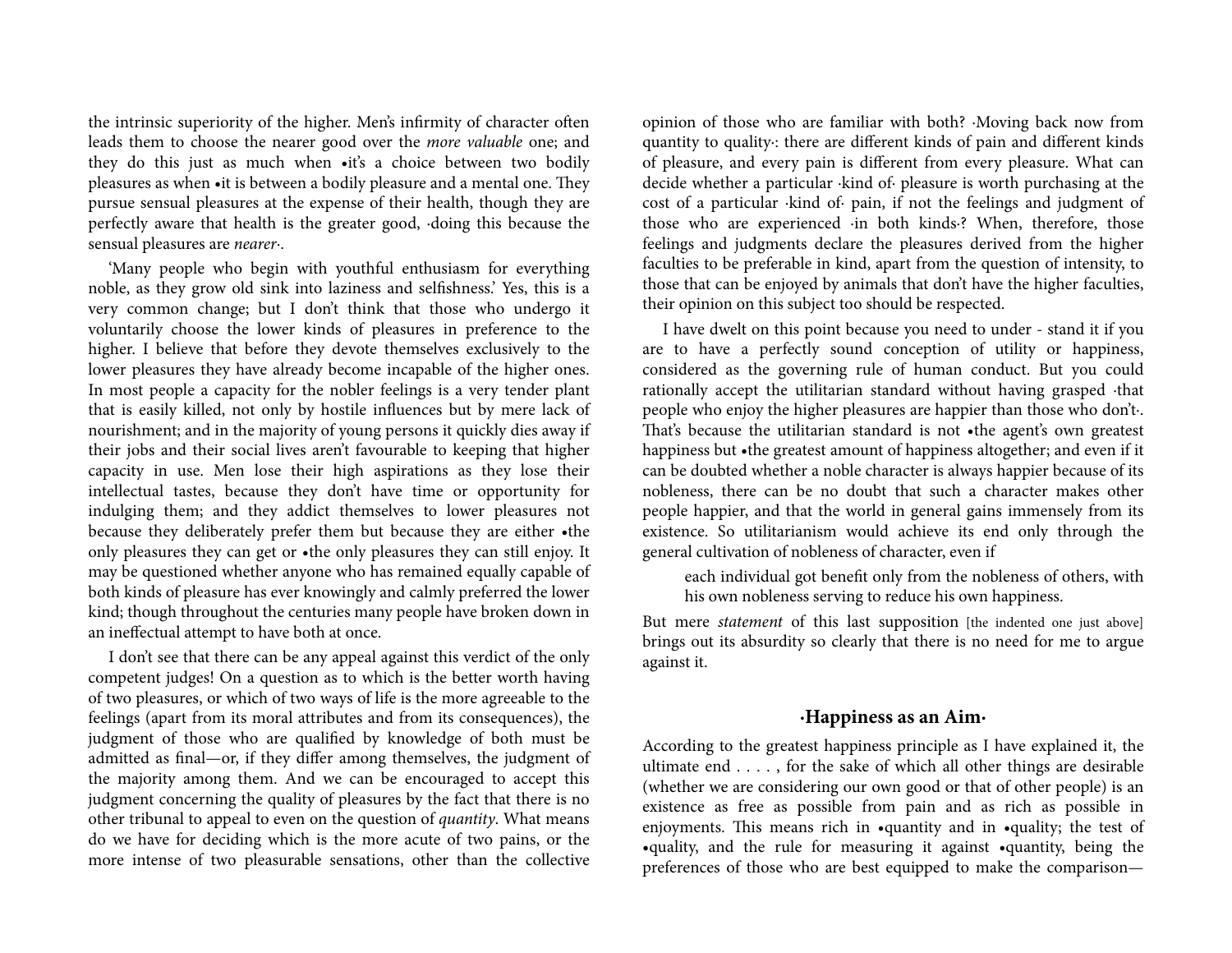equipped, that is, by the range of their experience and by their habits of self-consciousness and self-observation. If the greatest happiness of all is (as the utilitarian opinion says it is) •the end of human action, is must also be •the standard of morality; which can therefore be defined as:

the rules and precepts for human conduct such that: the observance of them would provide the best possible guarantee of an existence such as has been described—for all mankind and, so far as the nature of things allows, for the whole sentient creation.

Against this doctrine, however, another class of objectors rise up, saying that the rational purpose of human life and action cannot be *happiness* in any form. For one thing, it is unattainable, they say; and they contemptuously ask 'What right do you have to be happy?', a question that Mr. Carlyle drives home by adding 'What right, a short time ago, did you have even to exist ?? They also say that men can do without happiness; that all noble human beings have felt this, and couldn't have become noble except by learning the lesson of . . . *. renunciation*. They say that thoroughly learning and submitting to that lesson is the beginning and necessary condition of all virtue.

If the first of these objections were right, it would go to the root of the matter; for if human beings can't have any happiness, the achieving of happiness can't be the end of morality or of any rational conduct. Still, even if human beings couldn't be happy there might still be something to be said for the utilitarian theory, because utility includes not solely •the pursuit of happiness but also •the prevention or lessening of unhappiness; and if the •former aim is illusory there will be all the more scope for - and need of —the •latter. At any rate, that will be true so long as mankind choose to go on living, and don't take refuge in the simultaneous act of suicide recommended under certain conditions by ·the German poet· Novalis. But when someone positively asserts that 'It is impossible for human life to be happy', if this isn't something like a verbal quibble it is at least an exaggeration. If 'happiness' is taken to mean *a continuous state of highly pleasurable excitement*, it is obvious enough that this is impossible. A state of exalted pleasure lasts only moments, or —in some cases and with some interruptions—hours or days. Such an experience is the occasional •brilliant flash of enjoyment, not its •permanent and steady flame. The philosophers who have taught that

happiness is the end of life were as fully aware of this as those who taunt them. The 'happiness' that they meant was not a life of rapture; but

a life containing some moments of rapture, a few brief pains, and many and various pleasures; a life that is much more active than passive; a life based on not ex- pecting more from life than it is capable of providing.

A life made up of those components has always appeared worthy of the name of 'happiness' to those who have been fortunate enough to obtain it. And even now many people have such an existence during a considerable part of their lives. The present wretched education and wretched social arrangements are the only real hindrance to its being attain- able by almost everyone. [In Mill's day 'education' tended to have a broader meaning than it does today, and to cover every aspect of a young person's upbringing.]

'If human beings are taught to consider happiness as the end of life, they aren't likely to be satisfied with such a moderate share of it.' On the contrary, very many people have been satisfied with much less! There seem to be two main constituents of a satisfied life, and each of them has often been found to be, on its own, sufficient for the purpose. They are *tranquillity* and *excitement*. Many people find that when they have much tranquillity they can be content with very little pleasure; and many find that when they have much excitement they can put up with a considerable quantity of pain. It is certainly possible that a man—and even the mass of mankind—should have both tranquillity and excitement. So far from being incompatible with one another, they are natural allies: prolonging either of them is a preparation for the other, and creates a wish for it. The only people who don't desire excitement after a restful period are those in whom laziness amounts to a *vice*; and the only ones who dislike the tranquillity that follows excitement finding it •dull and bland rather than •pleasurable in proportion to the excitement that preceded it—are those whose need for excitement is a *disease*. When people who are fairly fortunate in their material circumstances don't find sufficient enjoyment to make life valuable to them, this is usually because they care for nobody but themselves. If someone has neither public nor private affections, that will greatly reduce the amount of excitement his life can contain, and any excitements that he *does* have will sink in value as the time approaches when all selfish interests must be cut off by death. On the other hand, someone who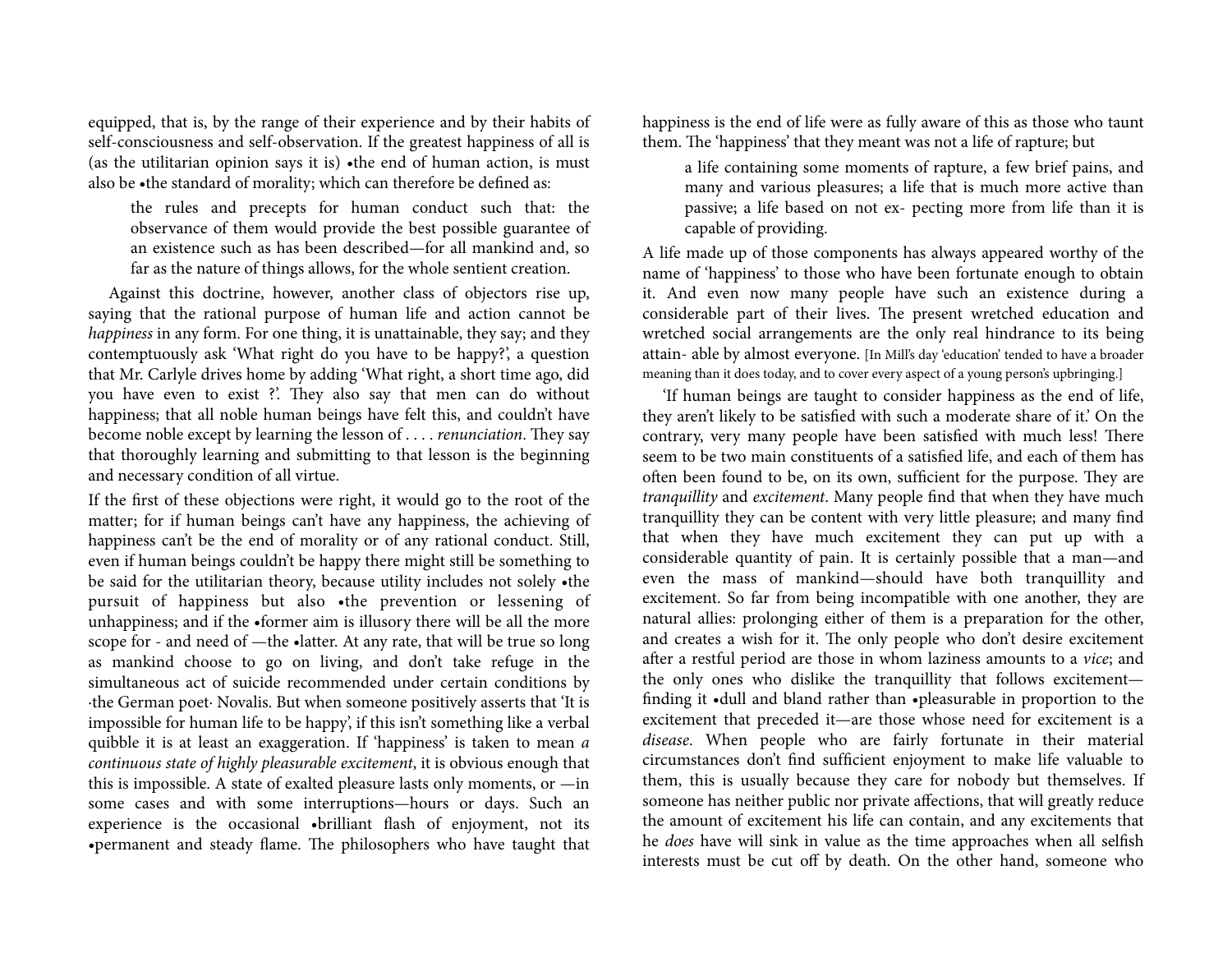leaves after him objects of personal affection, especially if he has developed a fellow-feeling with the interests of mankind as a whole, will retain as lively an interest in life on the eve of his death as he had in the vigour of youth and health. Next to selfishness, the principal cause that makes life unsatisfactory is lack of mental cultivation [= 'mental development']. I am talking here not about minds that are cultivated as a philosopher's is, but simply minds that have been open to the fountains of knowledge and have been given a reasonable amount of help in *using* their faculties. A mind that is cultivated in that sense will find inexhaustible sources of interest in everything that surrounds it—in the objects of nature, the achievements of art, the imaginations of poetry, the incidents of history, human events in the past and present as well as their prospects in the future. It is *possible* to become indifferent to all this, even when one hasn't yet exhausted a thousandth part of it; but that can happen only to someone who from the beginning has had no •moral or human interest in these things, and has looked to them only to •satisfy his curiosity.

·These two prime requirements of happiness—•mental cultivation and •unselfishness—shouldn't be thought of as possible only for a lucky few·. There is absolutely no reason in the nature of things why an amount of •mental culture sufficient to give an intelligent interest in science, poetry, art, history etc. should not be the inheritance of everyone born in a civilised country; any more than there's any inherent necessity that any human being should be a •selfish egotist whose only feelings and cares are ones that centre on his own miserable individuality. Something far superior to this is, even now, common enough to give plenty of indication of what the human species may become. Genuine private affections and a sincere interest in the public good are possible, though to different extents, for every rightly brought up human being. In a world containing so much to interest us, so much for us to enjoy, and so much needing to be corrected and improved, everyone who has a moderate amount of these moral and intellectual requirements—·unselfishness and cultivation·—is •capable of an existence that may be called enviable; and such a person will certainly •have this *enviable* existence as long as

•he isn't, because of bad laws or conditions of servitude, prevented from using the sources of happiness that are within his reach; and

•he escapes the positive evils of life—the great sources of physical and mental suffering—such as poverty, disease, and bad luck with friends and lovers (turning against him, proving to be worthless, or dying young).

So the main thrust of the problem lies in the battle against these calamities. In the present state of things, poverty and disease etc. can't be eliminated, and often can't even be lessened much; and it is a rare good fortune to escape such troubles entirely. Yet no-one whose opinion deserves a moment's consideration can doubt that most of the great positive evils of the world are in themselves removable, and will (if human affairs continue to improve) eventually be reduced to something quite small. *Poverty*, in any sense implying suffering, could be completely extinguished by the wisdom of society combined with the good sense and generosity of individuals. Even that most stubborn of enemies, •*disease*, could be indefinitely reduced in scope by good physical and moral education and proper control of noxious influences [= 'air - and water pollution']; while the progress of science holds out a promise of still more direct conquests over •this detestable foe. And every advance in that direction reduces the probability of events that would cut short our own lives or—more important to us—the lives of others in whom our happiness is wrapped up. As for ups and downs of fortune, and other disappointments connected with worldly circumstances, these are principally the effect of gross foolishness, of desires that got out of control, or of bad or imperfect social institutions.

In short, all the large sources of human suffering are to a large extent —and many of them almost entirely— conquerable by human care and effort. Their removal is grievously slow, and a long succession of generations will perish in the battle before the conquest is completed and this world becomes what it easily *could* be if we had the will and the knowledge to make it so. Yet despite this, every mind that is sufficiently intelligent and generous to play some part (however small and inconspicuous) in the effort will draw a noble *enjoyment* from the contest itself—an enjoyment that he couldn't be induced to give up by any bribe in the form of selfish indulgence.

And this leads to the right response to the objectors who say that we can, and that we should, do without happiness. It is certainly *possible* to do without happiness; nineteen- twentieths of mankind are compelled to